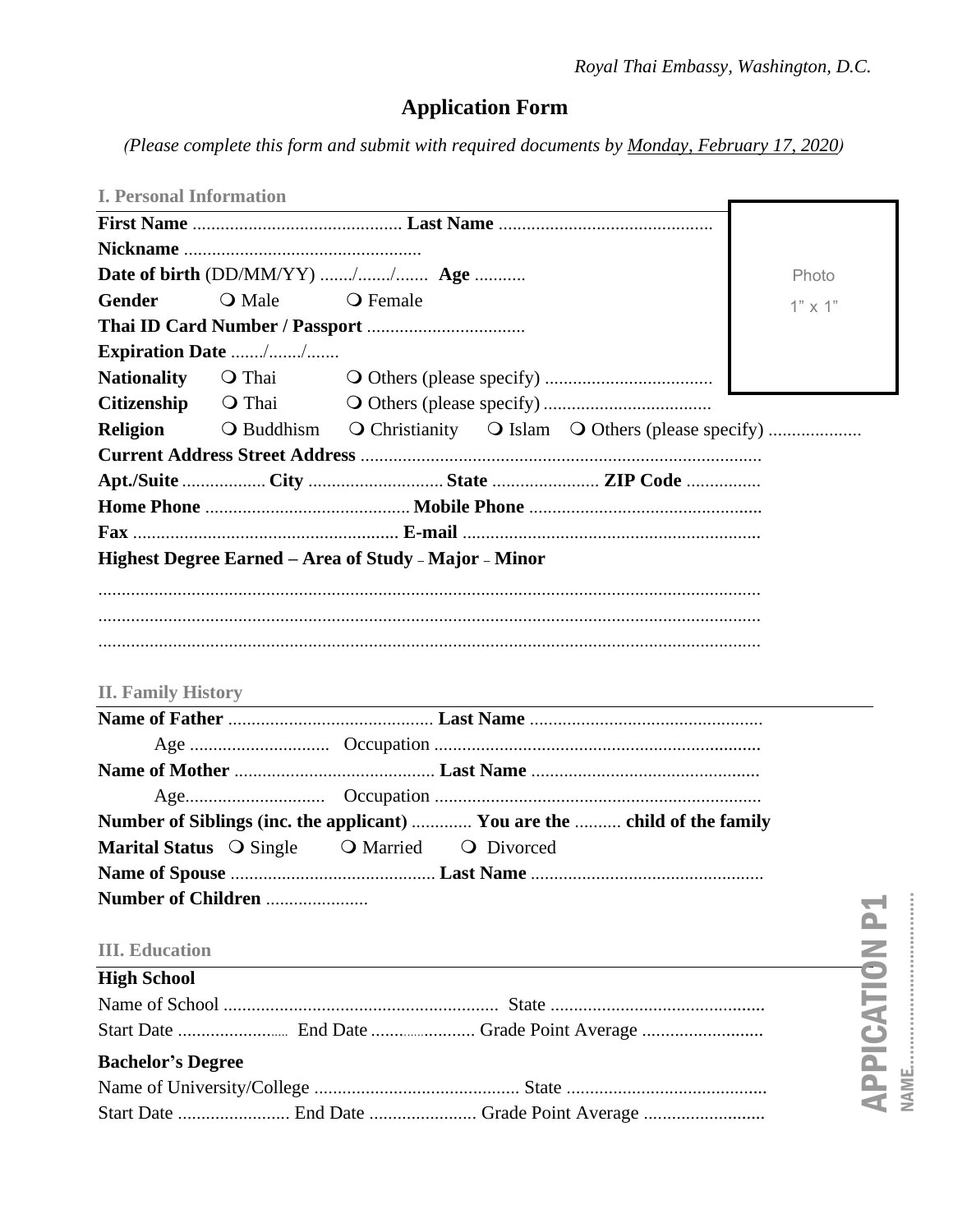## **Other Education/Training**

..................................................................................................................................................................... ..................................................................................................................................................................... .....................................................................................................................................................................

**IV. Special Skills/Abilities (**Please mark the correct statement with ✓ or fill in the blanks)

| <b>Computer Skills</b>                                                                                    |                               |                                                 |                         |                |
|-----------------------------------------------------------------------------------------------------------|-------------------------------|-------------------------------------------------|-------------------------|----------------|
| $\overline{\text{OMicrosoft Word}}$ Level $\overline{\text{O}}$ Proficient $\overline{\text{O}}$ Advanced |                               |                                                 | <b>Q</b> Intermediate   | <b>O</b> Basic |
| OMicrosoft Excel Level O Proficient                                                                       |                               | <b>Q</b> Advanced                               | $\bigcirc$ Intermediate | <b>Q</b> Basic |
| <b>OPowerPoint</b>                                                                                        | Level <b>Q</b> Proficient     | <b>Q</b> Advanced                               | O Intermediate          | <b>O</b> Basic |
| OAdobe Acrobat Level O Proficient O Advanced                                                              |                               |                                                 | <b>Q</b> Intermediate   | <b>O</b> Basic |
| <b>O</b> Others (please specify)                                                                          |                               |                                                 |                         |                |
|                                                                                                           |                               |                                                 | O Intermediate          | <b>O</b> Basic |
|                                                                                                           |                               |                                                 | O Intermediate          | <b>O</b> Basic |
| Language                                                                                                  |                               |                                                 |                         |                |
| OThai                                                                                                     |                               |                                                 |                         |                |
| Conversation                                                                                              |                               | Level O Proficient O Advanced                   | <b>Q</b> Intermediate   | <b>O</b> Basic |
| Reading                                                                                                   |                               | Level O Proficient O Advanced                   | <b>Q</b> Intermediate   | <b>Q</b> Basic |
| Writing                                                                                                   |                               | Level O Proficient O Advanced                   | O Intermediate          | <b>O</b> Basic |
| $O$ English                                                                                               |                               |                                                 |                         |                |
| Conversation                                                                                              | Level O Proficient O Advanced |                                                 | <b>Q</b> Intermediate   | <b>O</b> Basic |
| Reading                                                                                                   |                               | Level O Proficient O Advanced                   | <b>Q</b> Intermediate   | <b>O</b> Basic |
| Writing                                                                                                   |                               | Level O Proficient O Advanced                   | $\bigcirc$ Intermediate | <b>Q</b> Basic |
|                                                                                                           |                               |                                                 |                         |                |
| Conversation                                                                                              |                               | Level $\bigcirc$ Proficient $\bigcirc$ Advanced | $\bigcirc$ Intermediate | <b>O</b> Basic |
| Reading                                                                                                   |                               | Level O Proficient O Advanced                   | O Intermediate          | <b>O</b> Basic |
| Writing                                                                                                   |                               | Level O Proficient O Advanced                   | O Intermediate          | <b>O</b> Basic |
| <b>Other Special Skills/Abilities/Honors</b>                                                              |                               |                                                 |                         |                |

### **V. Work Experience**

|                                        |  | Work Experience $\bigcirc$ Yes $\bigcirc$ No Number of Year of Work Experience |
|----------------------------------------|--|--------------------------------------------------------------------------------|
| <b>Current Employer/Past Employer:</b> |  |                                                                                |
|                                        |  |                                                                                |
|                                        |  |                                                                                |
|                                        |  |                                                                                |
|                                        |  |                                                                                |
|                                        |  |                                                                                |
|                                        |  |                                                                                |
|                                        |  |                                                                                |